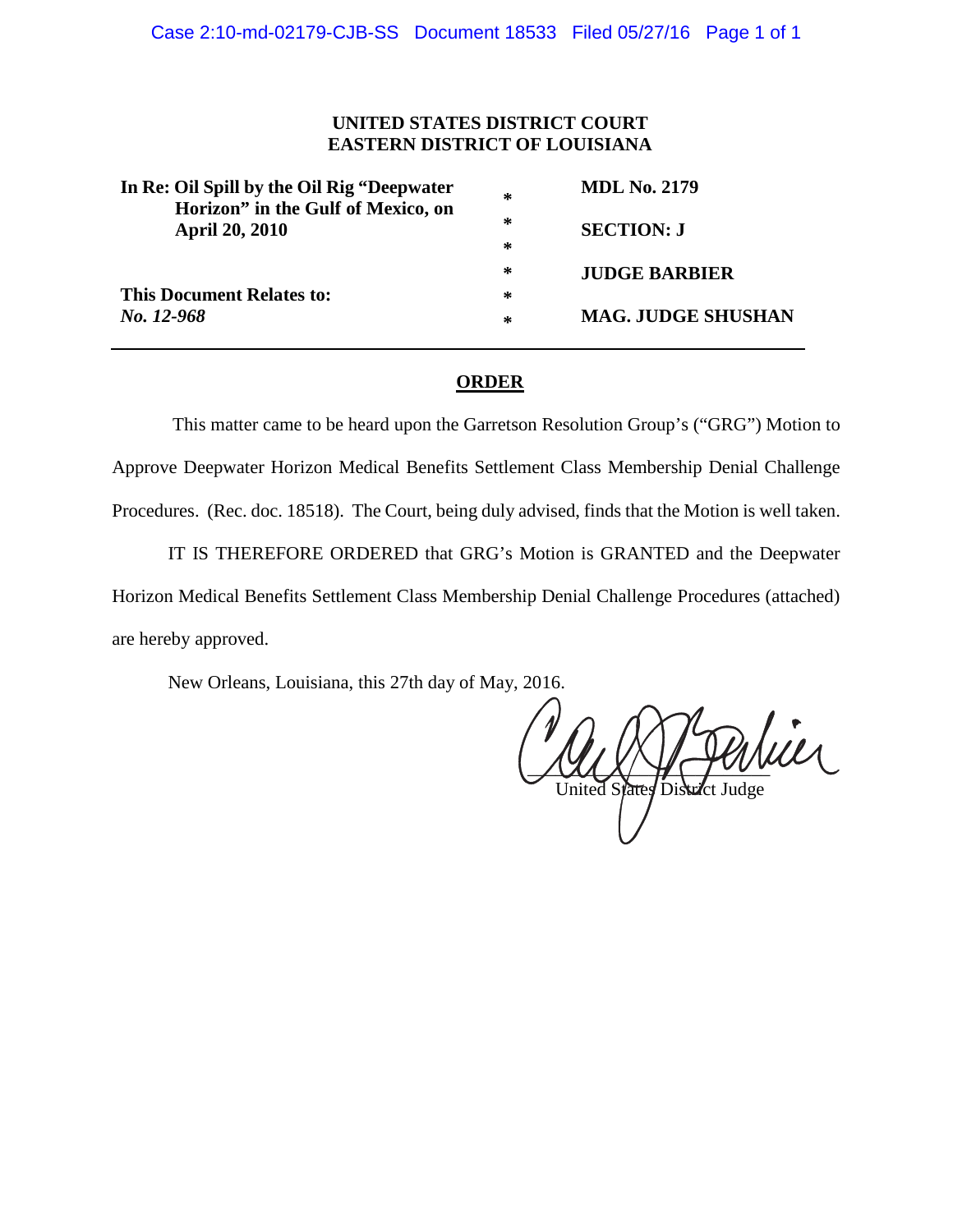# **EXHIBIT A**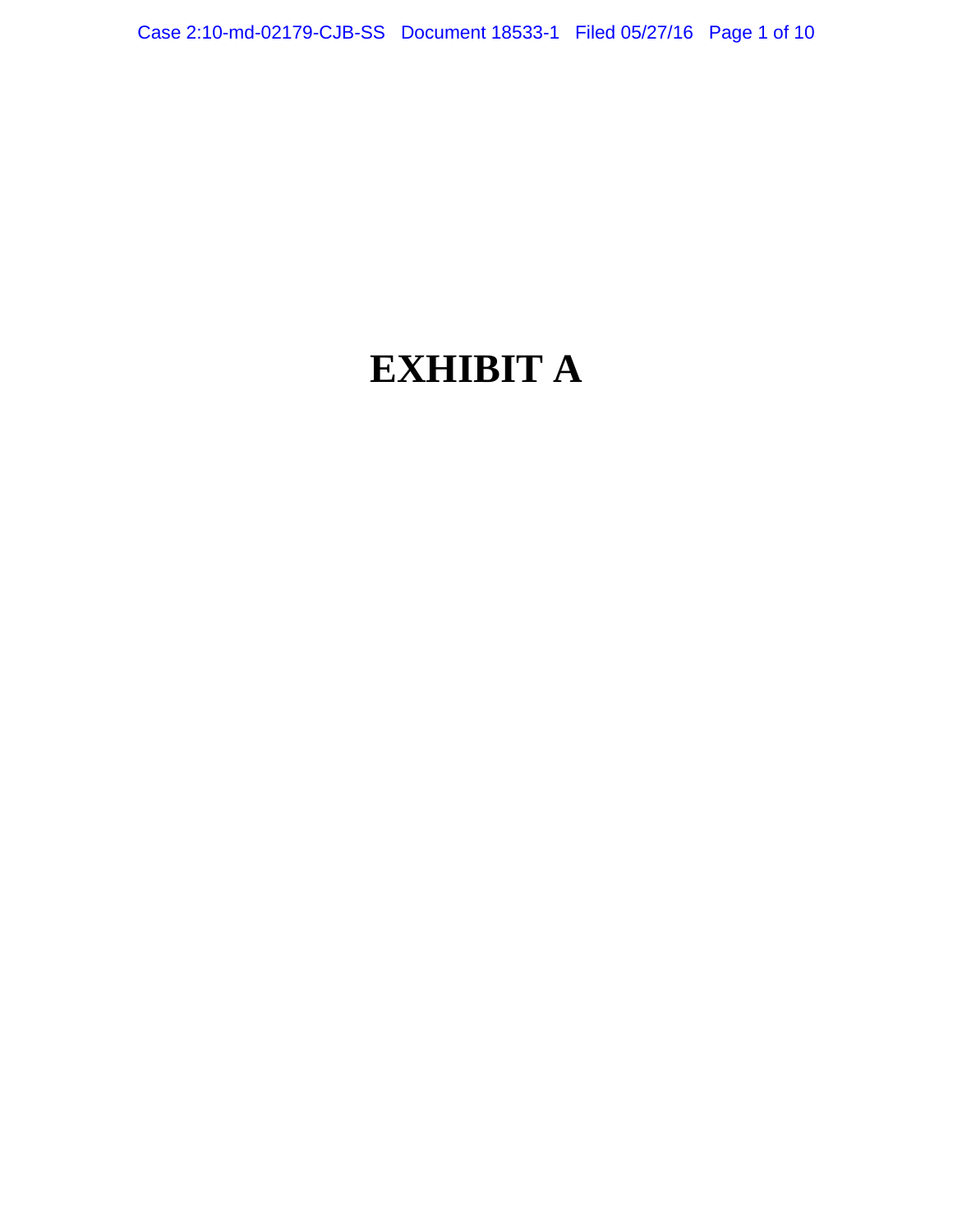# *Deepwater Horizon* **Medical Benefits Settlement Class Membership Denial Challenge Procedures**

*Effective June 1, 2016*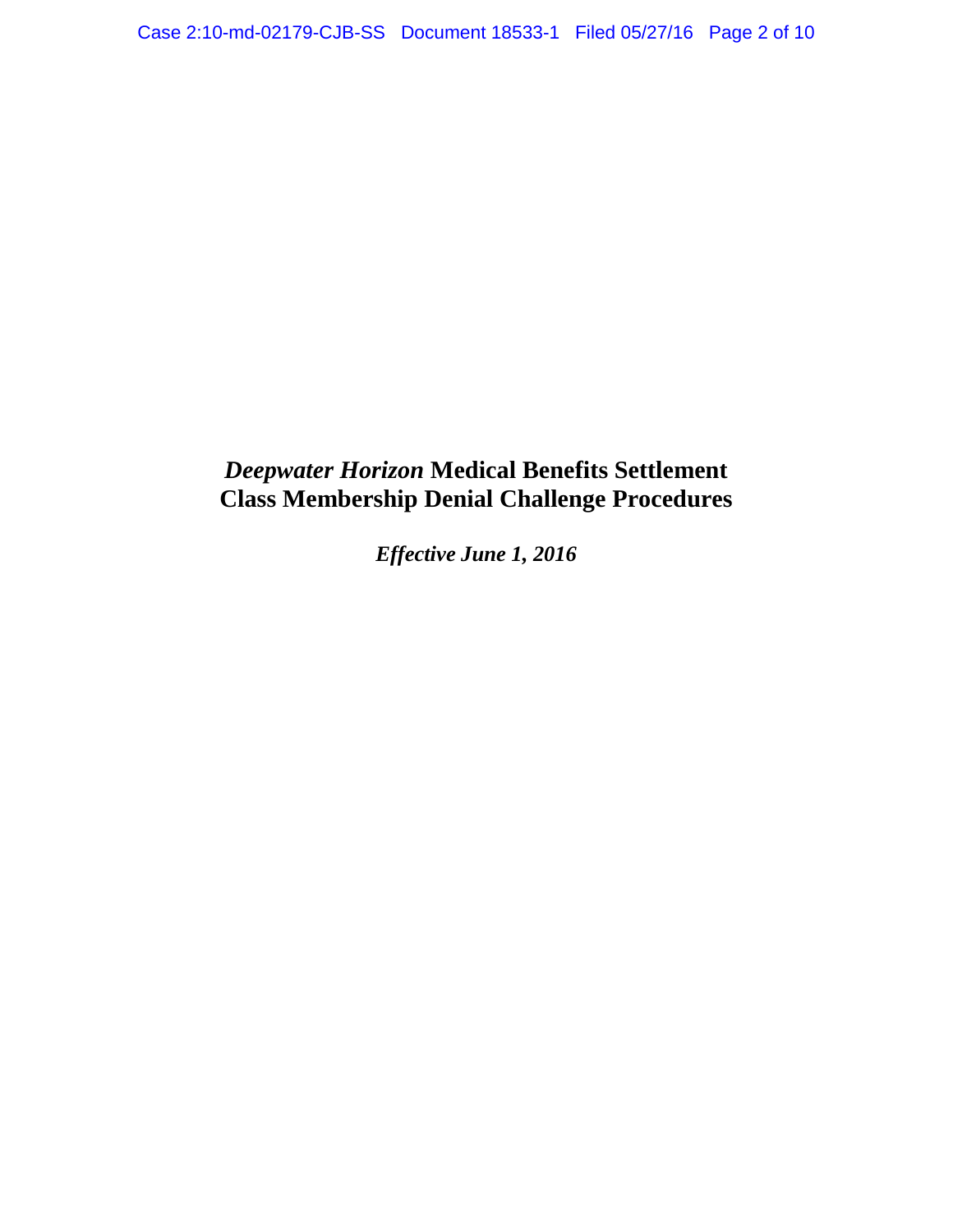# **SECTION I: GENERAL**

1. **Defined Terms**. Unless otherwise provided herein, all undefined terms used in these *Deepwater Horizon* Medical Benefits Settlement Class Membership Denial Challenge Procedures ("*Procedures*") shall have the same meaning given to such terms in the Medical Benefits Class Action Settlement Agreement ("*Settlement Agreement*") approved on January 11, 2013.

2. **Right to Challenge**. Section V.N of the Settlement Agreement provides as follows:

The Claims Administrator's determination that a Natural Person is or is not a Medical Benefits Settlement Class Member may be challenged by such Natural Person. Any such challenge must be filed by such Natural Person with the Court within 60 days after the notice of the Claims Administrator's determination is sent to that Natural Person.

3. **Purpose**. These Procedures define the process by which the Claims Administrator will receive, process, and submit to the Court all timely challenges submitted by claimants who are denied membership in the Medical Benefits Settlement Class. These Procedures are approved by the Court pursuant to and consistent with the ruling of the United States Court of Appeals for the Fifth Circuit in *In Re: Deepwater Horizon*, No. 13-30843, May 8, 2015.

# **SECTION II: FILING A CHALLENGE**

1. **Procedure for Filing a Challenge**. Any claimant who wishes to challenge a denial of class membership shall submit a completed and signed Class Membership Challenge Form to the Claims Administrator by mail to *Deepwater Horizon* Medical Benefits Claims Administrator, 935 Gravier Street, Suite 1400, New Orleans, Louisiana 70112. Claimants may obtain a copy of the form by contacting the Claims Administrator by phone at (877) 545-5111, by email at info@deepwaterhorizonmedicalsettlement.com, by mail or in person at 935 Gravier Street, Suite 1400, New Orleans, Louisiana 70112, or on the Claims Administrator's website at www.deepwaterhorizonmedicalsettlement.com.

2. **Timeframe to Submit a Challenge**. All challenges must be submitted within 60 days from the date on the Notice of Determination Concerning Membership in Medical Benefits Settlement Class. Any challenge that is not submitted to the Claims Administrator within the required timeframe will not be submitted to the Court and will be disallowed.

# **SECTION III: SUBMISSION OF CHALLENGE TO THE COURT**

1. **Court Docketing Procedures**. After receiving a timely challenge, the Claims Administrator will docket the challenge with the Court.

2. **Record**. After receiving a timely challenge, the Claims Administrator will create the Record for the Court, which will consist of (a) the Class Membership Denial Challenge Form, (b) the Notice of Determination Concerning Membership in Medical Benefits Settlement Class and all attachments, (c) the Proof of Claim Form or Notice of Intent to Sue (as applicable), and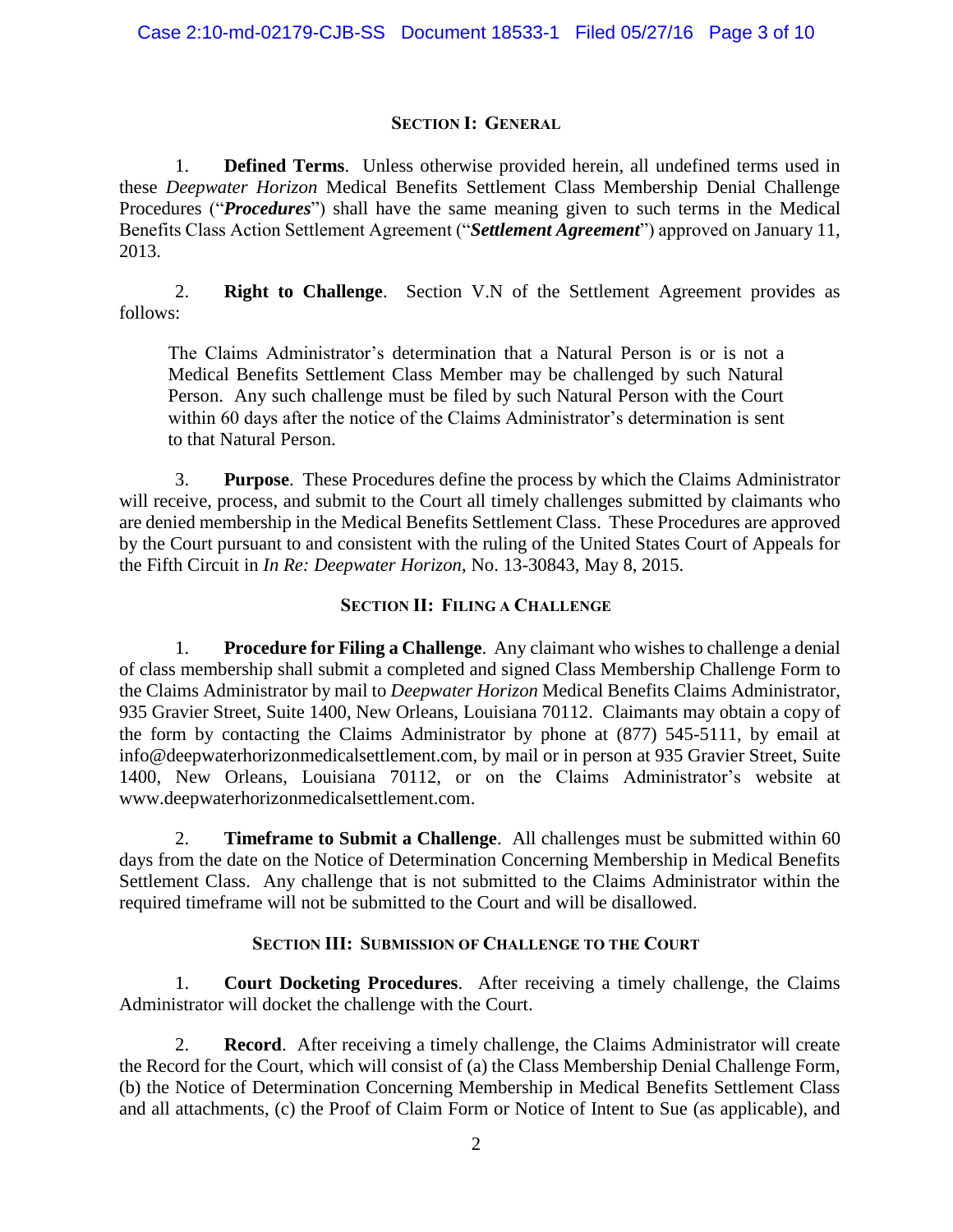(d) all supporting documentation submitted with the Proof of Claim Form or Notice of Intent to Sue (as applicable), other than medical records submitted in support of a Specified Physical Condition (the "*Record*"). The Record will be uploaded by the Claims Administrator to the *Deepwater Horizon* Court Challenge Portal ("*Portal*") for the Court to review in connection with the challenge. The Claims Administrator will also mail a copy of the Record to the claimant.

3. **Corrections to the Record**. In the event the claimant believes any document that was previously submitted to the Claims Administrator should be included in the Record but was omitted by the Claims Administrator, the claimant may notify the Claims Administrator in writing within 14 days following receipt of the Record. Following receipt of a timely notification, the Claims Administrator will add such documents to the Record and upload the revised Record to the Portal; *provided, however,* that the claimant may only request that the Record include documents that were submitted to the Claims Administrator prior to the submission of the Class Membership Denial Challenge Form.

4. **Supplementing the Record**. If any documents are received by the Claims Administrator after the receipt of the Class Membership Denial Challenge Form and prior to the entry of a Judgment by the Court either upholding or denying the challenge, the Claims Administrator will supplement the Record with such documentation and upload the additional documents to the Portal. The Court will determine, in its sole discretion, whether such additional documentation will be considered in connection with the challenge.

**Challenge Withdrawal**. Prior to any judgment of the Court, any claimant who wishes to withdraw his or her challenge shall file a formal notice of voluntary dismissal with the Court.

# **SECTION IV: COURT JUDGMENT APPROVING OR REJECTING CHALLENGE**

1. **Issues for Review by Court.** The issues for review by the Court shall be limited to determining whether or not the claimant is a member of the Medical Benefits Settlement Class.

2. **Standard of Review**. The decision of the Claims Administrator is subject to de novo review by the Court.

3. **Judgment Upholding or Denying the Challenge**. The Court will review the claimant's challenge and enter an order and judgment either upholding or denying the challenge or an order remanding the challenge to the Claims Administrator for further review. The Court may, in its sole and absolute discretion, use the form of the attached Order and Judgment Denying Claimant's Challenge to the Claims Administrator's Denial of Class Membership (attached hereto as Exhibit 1), the form of the attached Order and Judgment Upholding Claimant's Challenge to Claims Administrator's Denial of Class Membership (attached hereto as Exhibit 2), or the form of the attached Order Remanding Claimant's Challenge to the Claims Administrator (attached hereto as Exhibit 3).

4. **Notification of Court Judgment**. The Court's Order and/or Judgment will be sent via CM/ECF to attorneys registered through it. In addition, the Court will mail a copy of the Order and/or Judgment to all attorneys who are not registered to receive electronic filings through CM/ECF and to all pro se claimants.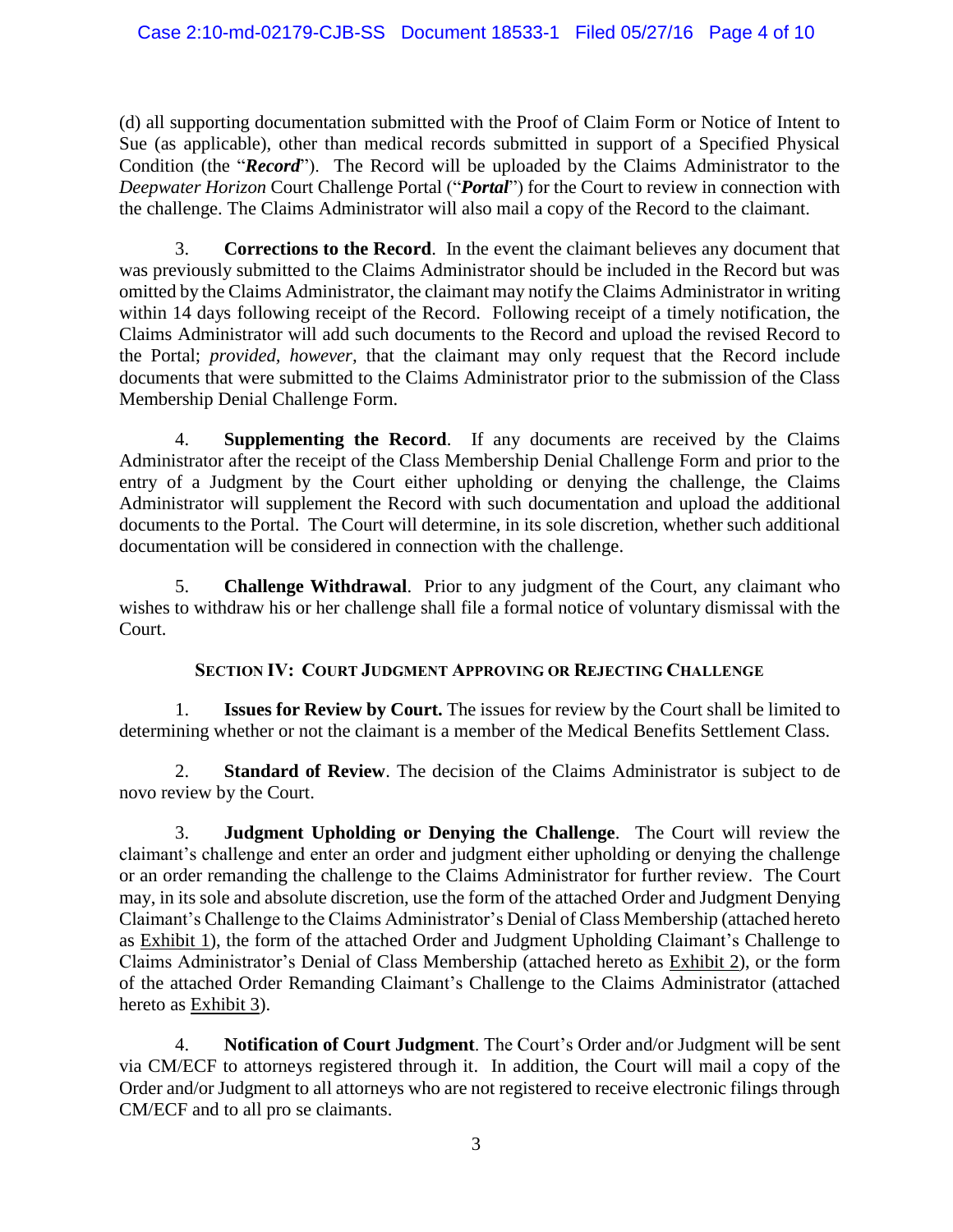5. **Approved Challenge**. In the event the claimant's challenge is upheld by the Court, the Claims Administrator will reprocess the claimant's claim in accordance with the Court's Order and Judgment and the Settlement Agreement.

# **SECTION V: APPEAL FROM JUDGMENT OF THE COURT**

1. **Filing of Appeal**. Any party seeking to appeal from the Order and Judgment of the Court shall comply with all requirements set forth in Rules 3 and 4 of the Federal Rules of Appellate Procedure.

2. **Record on Appeal**. Upon the filing of a Notice of Appeal, the Claims Administrator shall prepare the record for appeal and shall submit such documents to the Clerk of the District Court, which record shall consist of the following:

(a) The Order and Judgment of the District Court;

(b) The Record previously transmitted to the District Court by the Claims Administrator through the Portal, including all supplements to the Record under Section III.4 above;

(c) These *Deepwater Horizon* Medical Benefit Settlement Class Membership Denial Challenge Procedures;

(d) The Settlement Agreement; and

(e) Any additional portions of the claim file that were available for the Court's review and were properly and timely designated by the parties under Section V.3

3. **Parties' Designation of the Record.** In order to designate any portion of the claim file for inclusion in the record on appeal as outlined in Section V.2(e), a party must within 14 days of the filing of the Notice of Appeal submit to the Claims Administrator a listing of each document from the claim file that it wishes to have included in the record on appeal. Upon receipt of this listing, the Claims Administrator will supplement the record for appeal by preparing any additional designated items and shall submit by electronically filing in CM/ECF that additional portion of the record to the Clerk for the District Court within 21 days after the filing of the Notice of Appeal. Twenty-one days after the filing of the Notice of Appeal, the Fifth Circuit will consider the record complete. If additional time is needed to complete the record, the parties shall file a motion with the Fifth Circuit requesting additional time to complete the record.

4. **Suspension of Claim Process**. The filing of a Notice of Appeal shall suspend the claim process until such a time as provided in the applicable Federal Rules of Civil and Appellate Procedure.

5. **Restricted Access**. Access to the District Court docket shall be restricted to court users and case participants. Parties are cautioned that if their case is appealed to the United States Court of Appeals for the Fifth Circuit, they must file a motion to seal the entire case record in the Fifth Circuit if they wish to preserve the confidentiality of the record.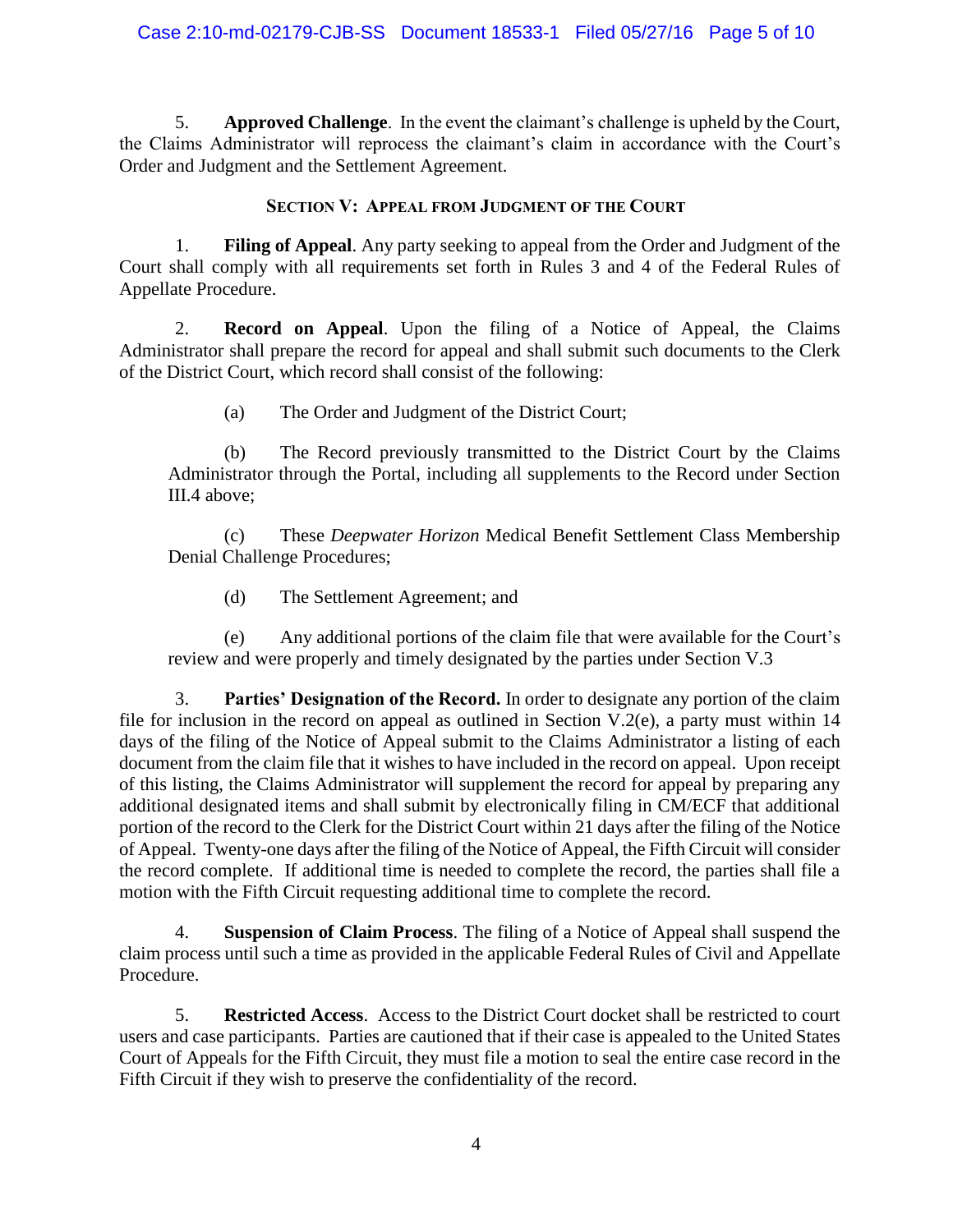# **SECTION VI: MISCELLANEOUS**

1. **Retroactive Application**. Upon approval of these Procedures by the District Court, the Claims Administrator shall apply these Procedures retroactively to all Class Membership Denial Challenges that were filed prior to the date of approval of these Procedures.

2. **Amendments**. The Claims Administrator shall consult with the Parties on any amendments to these Procedures, and all amendments shall be subject to Court approval.

3. **Implementation of These Procedures.** The Claims Administrator has the discretion to administer any steps necessary to implement these Procedures, including, without limitation, the discretion to address any situation not contemplated by these Procedures.

4. **Representation by Counsel**. The claimant may be represented by counsel under these Procedures. For any claimant who is represented by counsel, the Claims Administrator will send all notices and correspondence under these Procedures to the claimant's attorney. The attorney may sign the Class Membership Denial Challenge Form on behalf of his/her client.

5. **Deadlines**. Time is of the essence in these Procedures. The time limits set forth in these Procedures are and will be strictly enforced.

# 6. **Computation of Time and Dates of Submission**.

(a) Any time period prescribed by these Procedures shall be computed as follows: In counting the days prescribed, (a) exclude the day of the event that triggers the period, (b) count every day, including intermediate Saturdays, Sundays, and legal holidays, and (c) include the last day of the period, but if the last day is a Saturday, Sunday, or legal holiday, the period continues to run until the end of the next day that is not a Saturday, Sunday, or legal holiday. Legal holidays are: New Year's Day, Martin Luther King, Jr.'s Birthday, Washington's Birthday, Memorial Day, Independence Day, Labor Day, Columbus Day, Veteran's Day, Thanksgiving Day, Christmas Day, and any other day designated by the Claims Administrator. This statement is subject to any further clarifications from the Claims Administrator.

(b) The Class Membership Challenge Form shall be deemed timely submitted if it is postmarked or has an electronic date stamp on or before the date by which it is required to be submitted under these Procedures.

7. **Applicability of Civil and Appellate Rules of Procedure**. All other applicable rules under the Federal Rules of Civil Procedure and the Federal Rules of Appellate Procedure as well as applicable Local Rules and relevant case law shall apply to any Class Membership Denial Challenge.

8. **Certification as to Truth of Information Submitted**. Each claimant and his/her attorney certify and declare under penalty of perjury pursuant to 28 U.S.C. Section 1746 that all of the information, oral and written, submitted in this Procedure is true and accurate to the best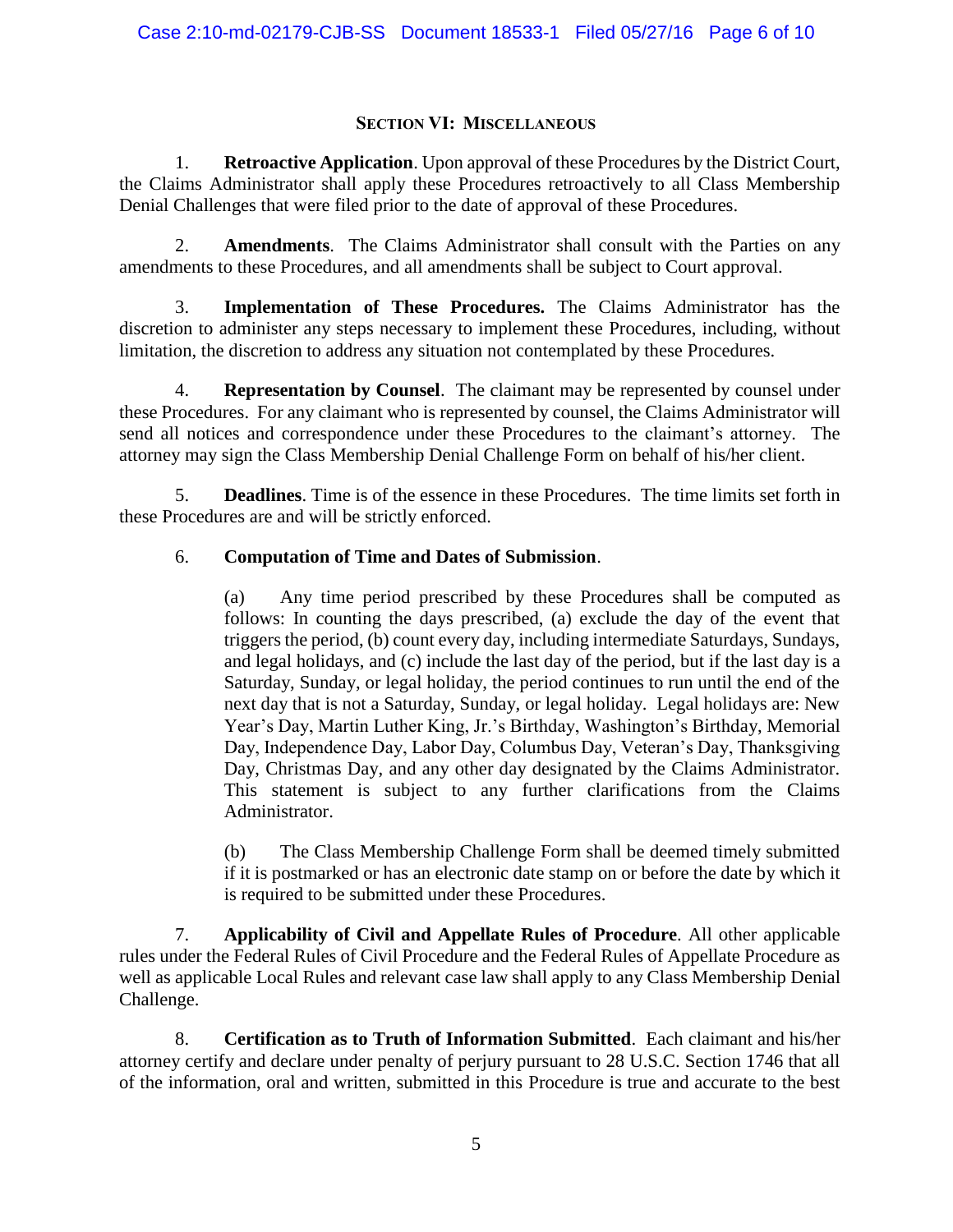of their knowledge and understand that false statements or claims made in connection with this Procedure may result in fines and/or any other remedy available by law.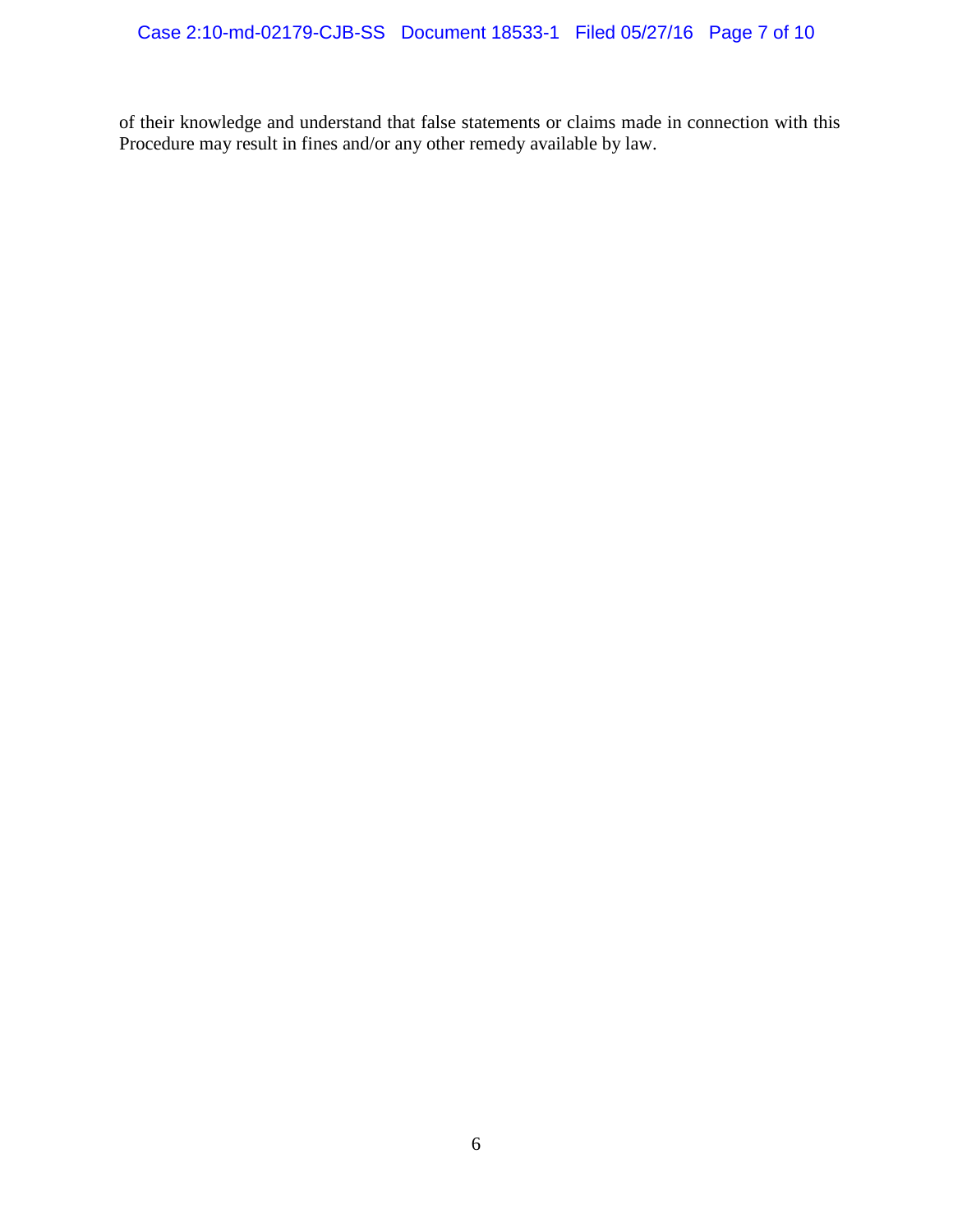## **EXHIBIT 1**

# **UNITED STATES DISTRICT COURT EASTERN DISTRICT OF LOUISIANA**

In Re: Oil Spill by the Oil Rig **MDL 2179 "Deepwater Horizon" in the Gulf of Mexico, on April 20, 2010 Section J**

*Applies: 12-968 - Plaisance, et al. versus* **Judge Barbier** *BP Exploration & Production, Inc., et al.* **Magistrate Judge Shushan** *-AND-Case No.\_\_\_\_; Claim ID:\_\_\_\_\_\_*

# **Order and Judgment**

[Denying Claimant's Challenge to the Claims Administrator's Denial of Class Membership]

Pursuant to Section V.N of the Medical Settlement Agreement, [Claimant No.] has challenged the Deepwater Horizon Medical Benefits Claims Administrator's determination that the claimant failed to qualify as a member of the Medical Benefits Settlement Class. Following a review of the Proof of Claim Form and supporting documentation, the Court hereby **DENIES** claimant's challenge and upholds the Claims Administrator's determination.

New Orleans, Louisiana this day of the case of the case of the case of the case of  $\alpha$ .

CARL J. BARBIER United States District Judge

\_\_\_\_\_\_\_\_\_\_\_\_\_\_\_\_\_\_\_\_\_\_\_\_\_\_\_\_\_\_\_\_\_\_\_\_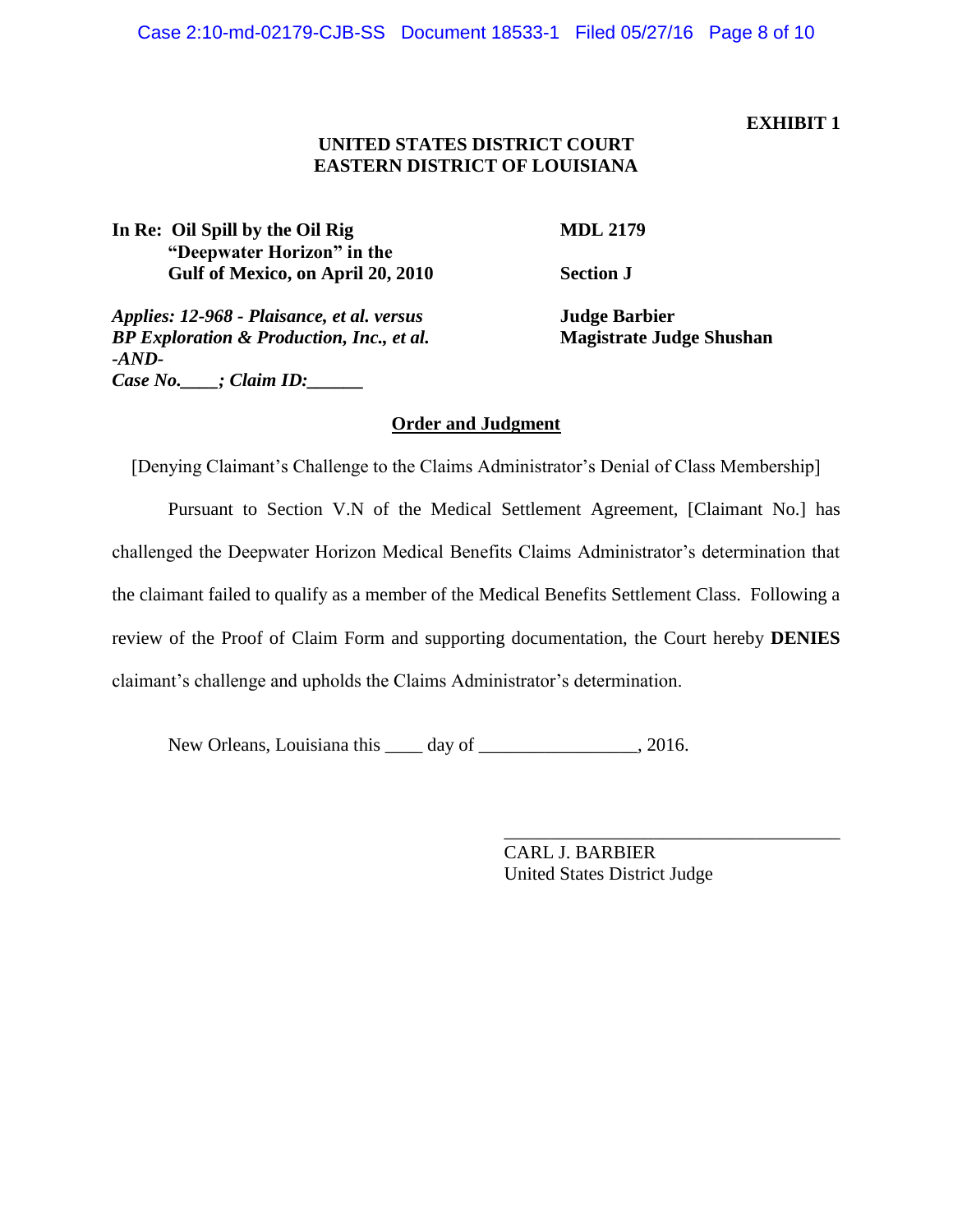#### **EXHIBIT 2**

# **UNITED STATES DISTRICT COURT EASTERN DISTRICT OF LOUISIANA**

In Re: Oil Spill by the Oil Rig **MDL 2179 "Deepwater Horizon" in the Gulf of Mexico, on April 20, 2010 Section J**

*Applies: 12-968 - Plaisance, et al. versus* **Judge Barbier** *BP Exploration & Production, Inc., et al.* **Magistrate Judge Shushan** *-AND-Case No.\_\_\_\_; Claim ID:\_\_\_\_\_\_*

# **Order and Judgment**

[Upholding Claimant's Challenge to the Claims Administrator's Denial of Class Membership]

Pursuant to Section V.N of the Medical Settlement Agreement, [Claimant No.] has challenged the Deepwater Horizon Medical Benefits Claims Administrator's determination that the claimant has failed to qualify as a member of the Medical Benefits Settlement Class. Following a review of the Proof of Claim Form and supporting documentation, the Court hereby **UPHOLDS**  the claimant's challenge and finds that the claimant:

qualifies as a member of the Medical Benefits Settlement Class as a Clean-Up Worker.

qualifies as a member of the Medical Benefits Settlement Class as a Zone B Resident.

has established residence in Zone A for at least 60 days between April 20, 2010 and September 30, 2010.

is not excluded from the Medical Benefits Settlement Class under Section I.B of the Medical Settlement Agreement.

New Orleans, Louisiana this \_\_\_\_ day of \_\_\_\_\_\_\_\_\_\_\_\_\_\_\_\_, 2016.

CARL J. BARBIER United States District Judge

\_\_\_\_\_\_\_\_\_\_\_\_\_\_\_\_\_\_\_\_\_\_\_\_\_\_\_\_\_\_\_\_\_\_\_\_